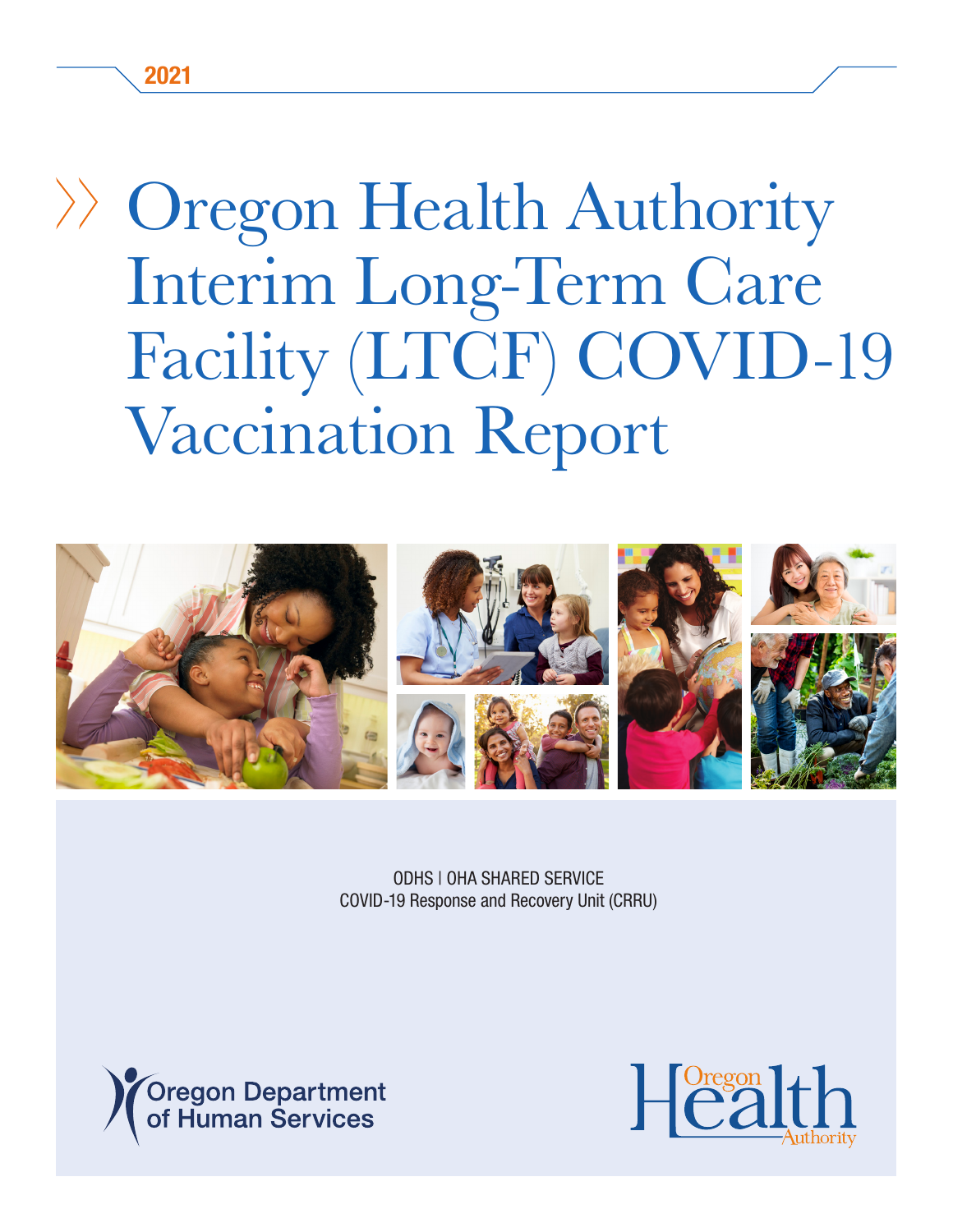## Acknowledgments

## This publication was prepared by the Oregon Health Authority Healthcare-Associated Infections (HAI) Program, including:

Lisa Iguchi, MPH

Mike Hicks

Rachel Currans-Henry

## Oversight provided by:

Rebecca Pierce, PhD, MS, BSN

Dat Tran, MD, MS

This report would not have been possible without the efforts of Oregon's HAI prevention partners, including the health care facilities included in this report.

For more information contact:

Lisa Iguchi lisa.c.iguchi@state.or.us

Rebecca Pierce, PhD, MS, BSN rebecca.a.pierce@state.or.us

#### Please cite this publication as follows:

Oregon Public Health Division. Oregon Health Authority Interim Long-Term Care Facility (LTCF) COVID-19 Vaccination Report. Oregon Health Authority. Portland, OR. 2021 June.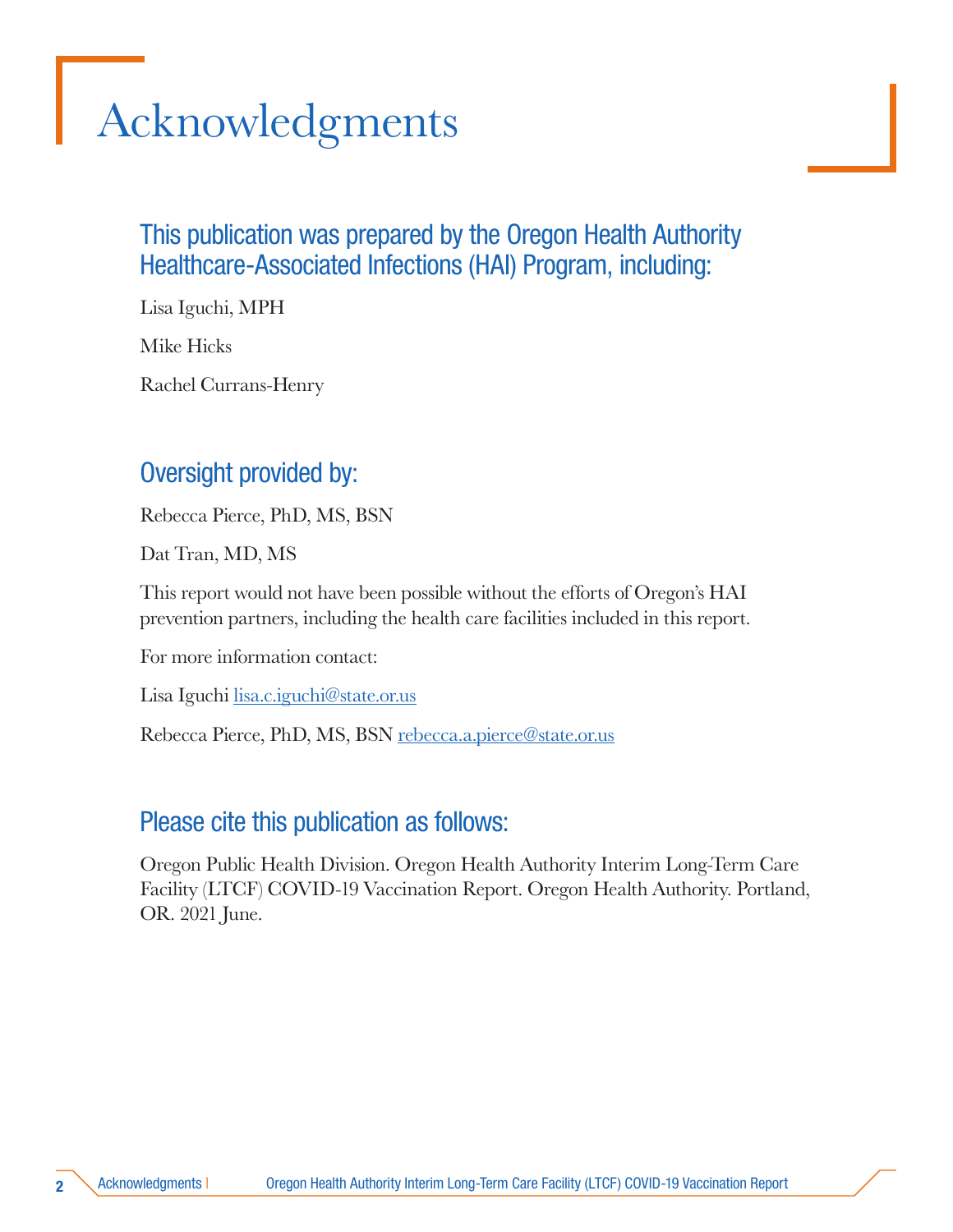# Contents

| <sup>»</sup> Timeline of Vaccination Efforts in Long-Term Care Settings 14 |  |
|----------------------------------------------------------------------------|--|

 $\overline{\mathbf{3}}$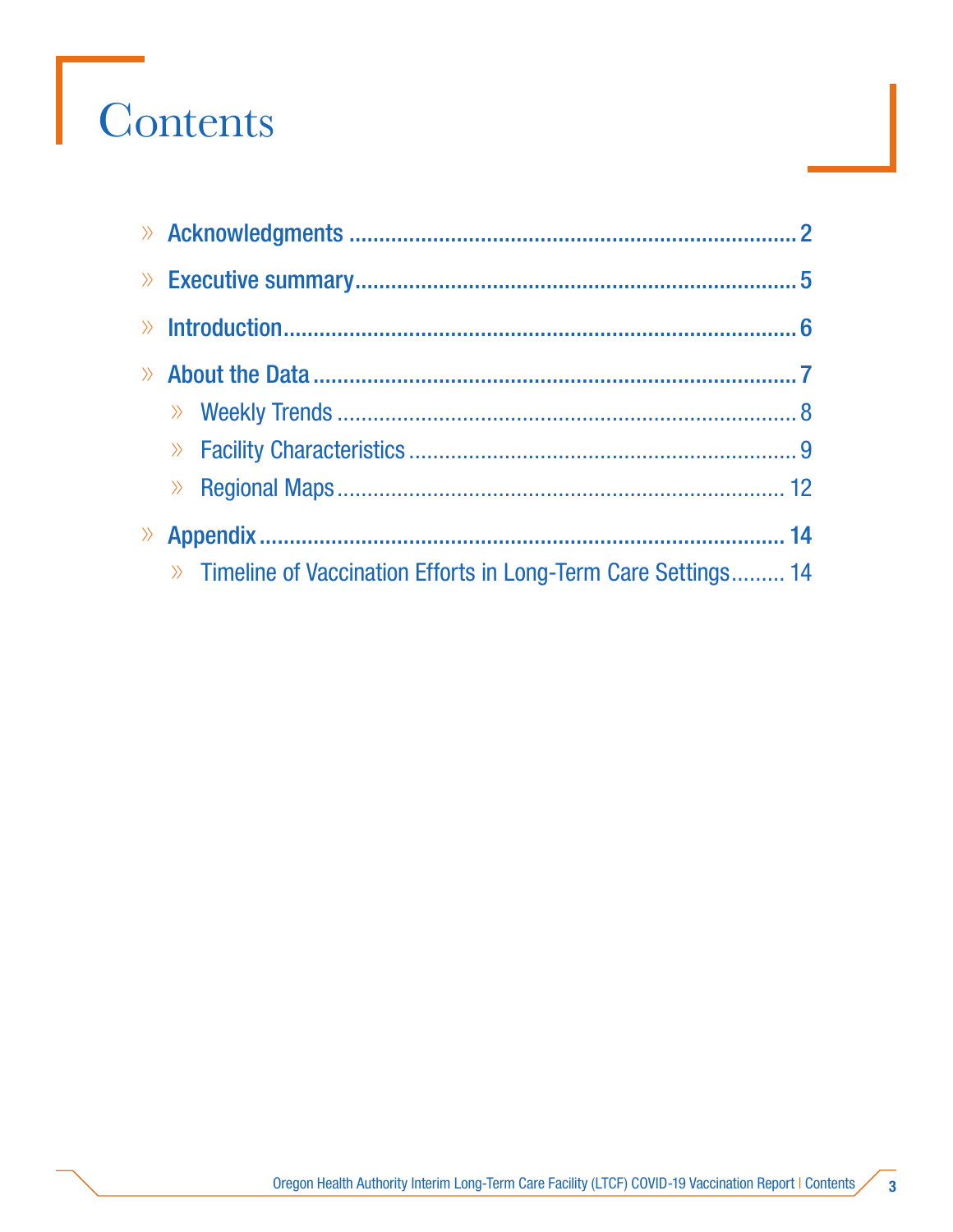Contents | Oregon Health Authority Interim Long-Term Care Facility (LTCF) COVID-19 Vaccination Report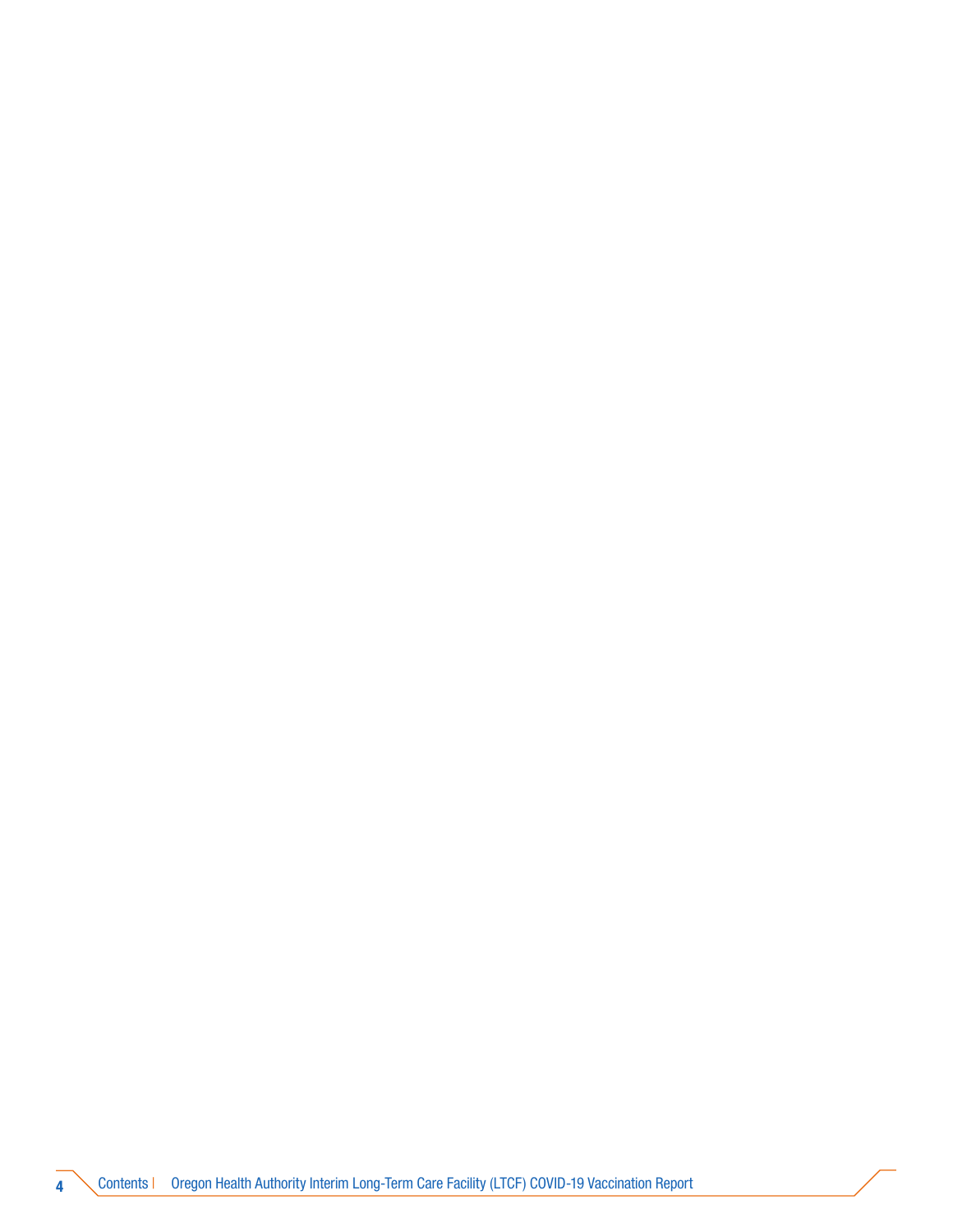## Executive summary

Among Oregon long-term care facilities (LTCFs) that have reported weekly COVID-19 vaccination data to the Oregon Health Authority (OHA), 62% of staff and 84% of residents have been completely vaccinated as of May 9, 2021. OHA has set vaccination goals of maintaining a vaccination rate of 75% for LTCF staff and residents. While some facilities have met these goals, vaccination rates vary widely, with an interquartile range of 45%–75% for staff and 77%–95% for residents. Vaccination percentages for both staff and residents are lower in the southern and eastern regions of the state.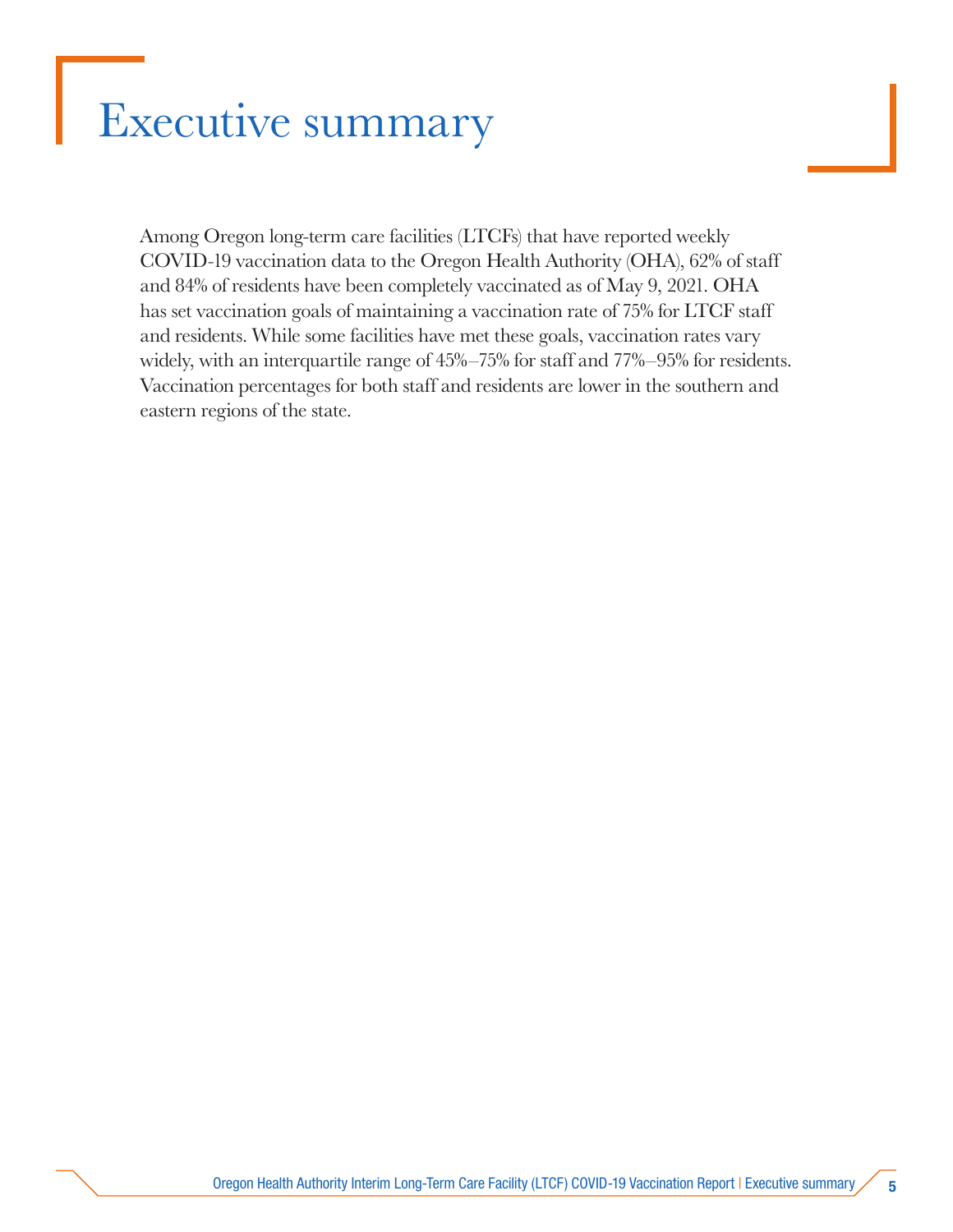## Introduction

COVID-19 vaccination is a critical tool for controlling the COVID-19 pandemic. LTCFs have been disproportionately affected by the COVID-19 pandemic due to the congregate environment and the high-risk residents that they serve. Nationally, rates among residents and staff have been as high as 23.2 cases and 21.3 cases per 1,000 resident-weeks respectively, during the Fall 2020 peak.<sup>1</sup> Safe and effective<sup>2,3</sup> COVID-19 vaccines were introduced in December 2020. LTCF staff and residents were prioritized for COVID-19 vaccination.<sup>4</sup> Historically, influenza vaccination uptake has been low among LTCF staff and has lagged behind uptake in other healthcare settings.<sup>5,6</sup>

<sup>1</sup> https://www.cdc.gov/mmwr/volumes/70/wr/mm7002e2.htm#F1\_down

<sup>2</sup> https://www.cdc.gov/mmwr/volumes/70/wr/mm7013e3.htm

<sup>3</sup> https://www.cdc.gov/mmwr/volumes/70/wr/mm7020e2.htm

<sup>4</sup> https://www.cdc.gov/mmwr/volumes/69/wr/mm6949e1.htm?s\_cid=mm6949e1\_w

<sup>5</sup> https://sharedsystems.dhsoha.state.or.us/DHSForms/Served/le8628\_20.pdf

<sup>6</sup> CDC Vaccination Toolkit for Long-Term Care Employers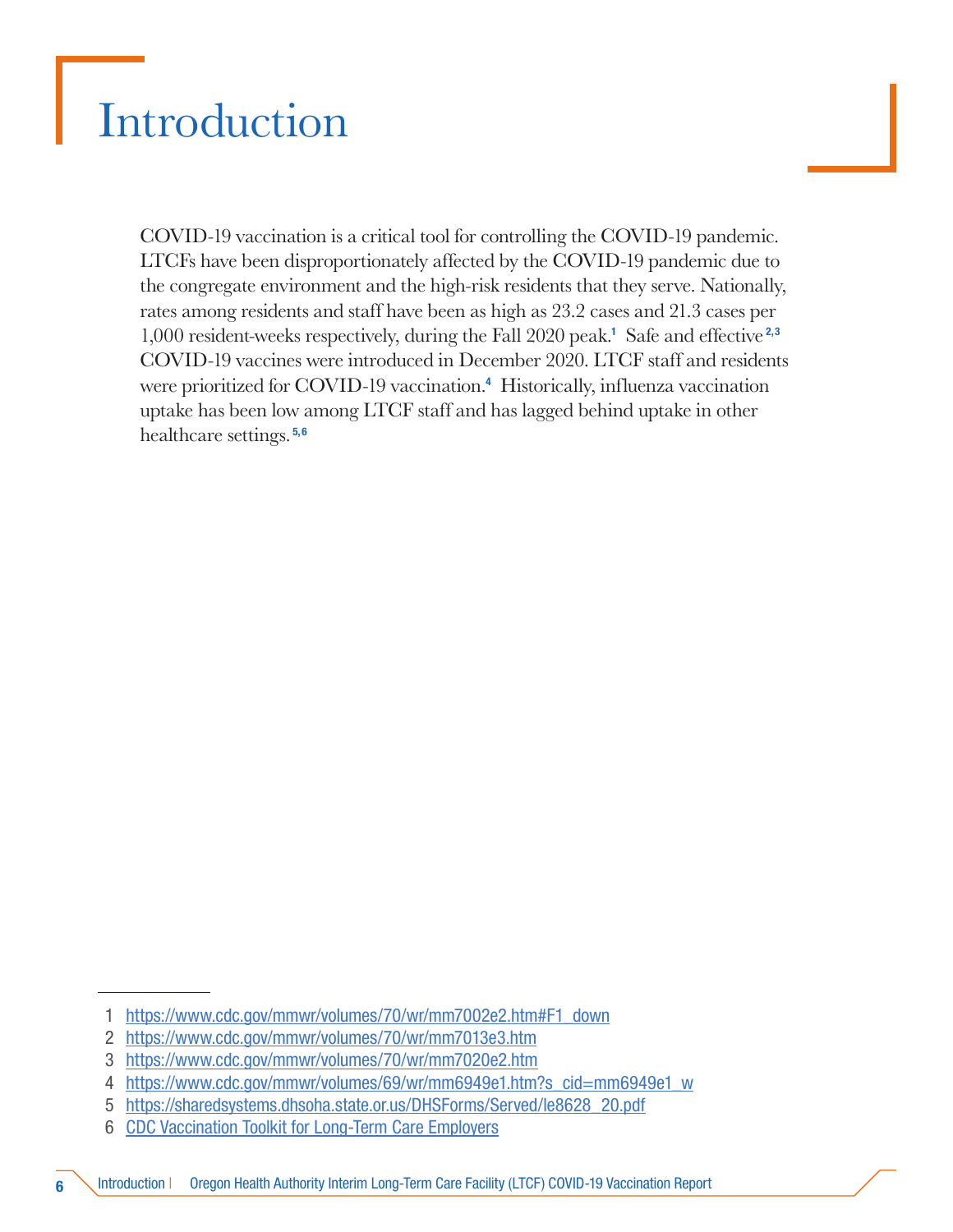## About the Data

This report summarizes data reported voluntarily to the Oregon Health Authority (OHA) by 407 LTCFs (62% of Oregon LTCFs) that submitted at least one week of data during 4/12/2021 – 5/9/2021. The term "long-term care facility" refers to Oregon nursing, assisted living, and residential care facilities. Data submitted to OHA include summary counts of all staff who were eligible to work in the facility and residents who were residing in the facility for that week; and of those staff and residents, the numbers that had received COVID-19 vaccination(s) to date. Completely vaccinated individuals are defined as those who received a complete series of available COVID-19 two-dose vaccine, or one-dose vaccine. Staff are defined as individuals who work in a LTCF on a regular basis (at least once a week), including individuals who may not be physically in the facility for a period of time due to illness, disability, or scheduled time off, but who are expected to return to work. This also includes individuals under contract or arrangement, including hospice and dialysis staff, physical therapists, occupational therapists, mental health professionals, or volunteers, who are in a LTCF on a regular basis.



#### Figure 1. Pie Chart of Overall Vaccination Percentages among LTCF Staff and Residents as of 5/9/2021\*

\* If a facility reported multiple weeks of data between 4/12/2021 – 5/9/2021, the most recent week's data were used.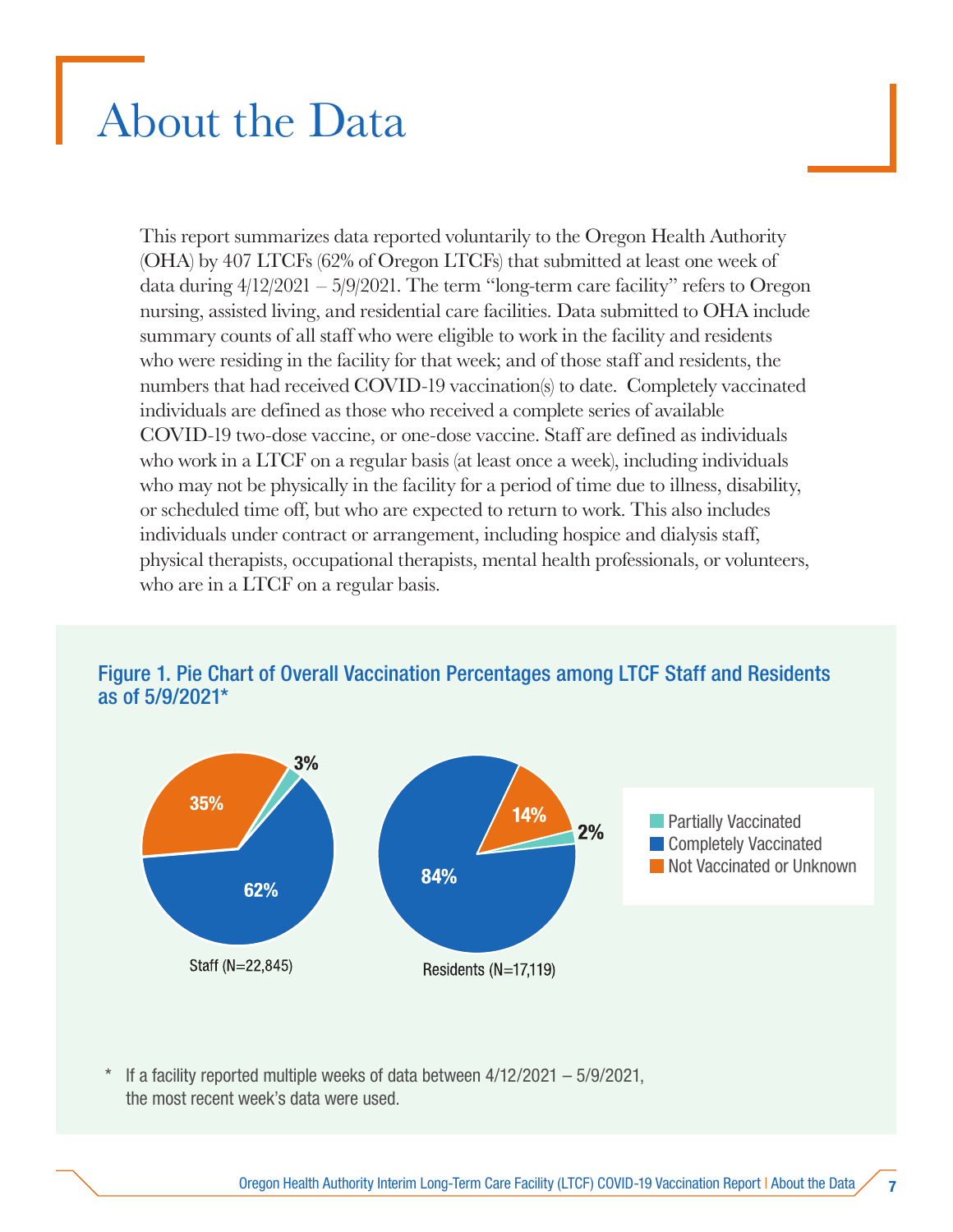## Weekly Trends

Weekly percentages have remained relatively consistent since reporting began. Changes may reflect differences in the number of facilities reporting week to week.



#### Figure 2. Weekly Trends of LTCF Staff and Resident Vaccination Percentages

\* OHA has set goals of maintaining a vaccination rate of 75% of LTCF staff and residents

† Represents the number of facilities reporting each week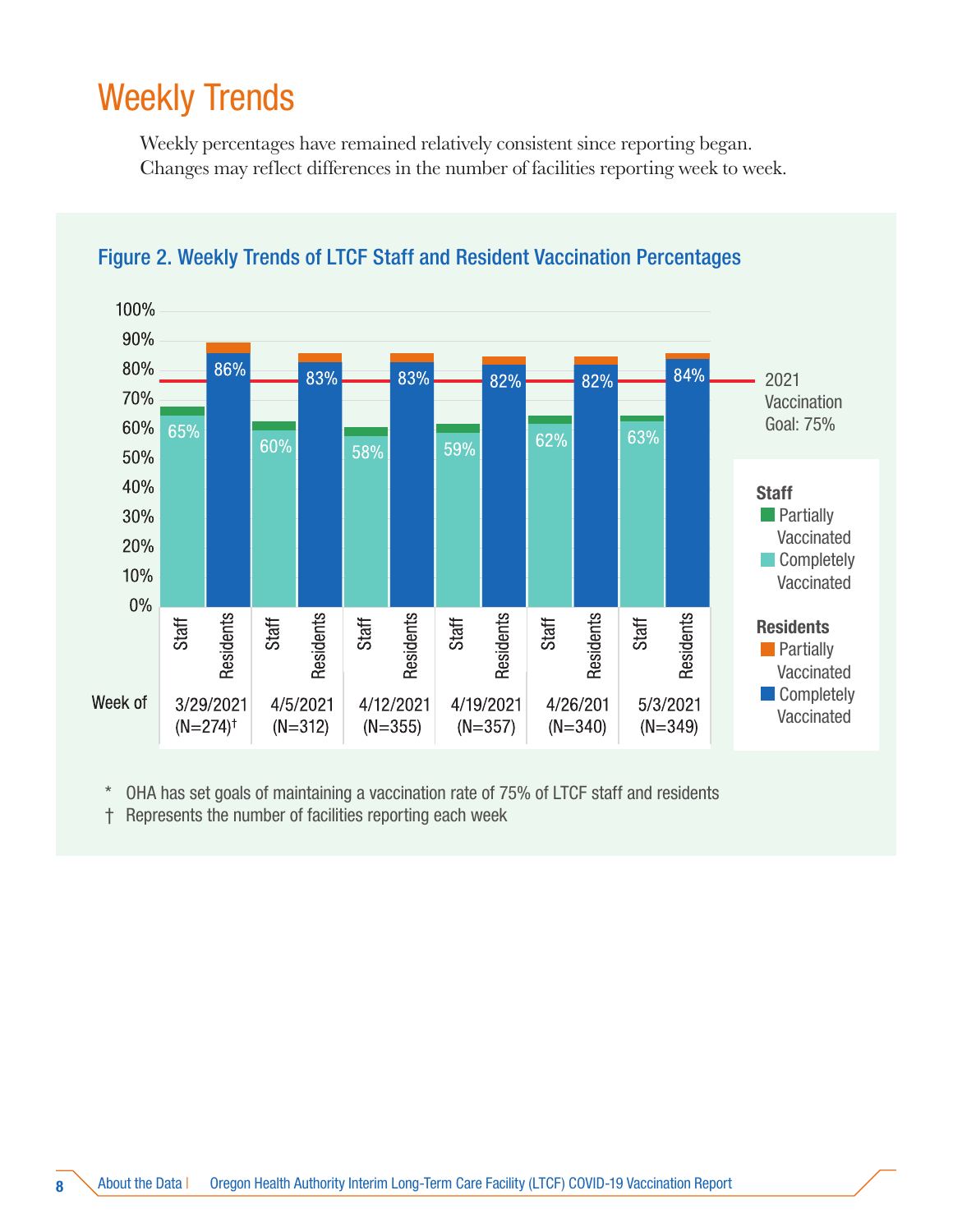## Facility Characteristics

The following boxplots include completely vaccinated percentages for LTCF staff and residents stratified by different facility characteristics. These boxplots illustrate the distribution and variability of vaccination percentages in LTCFs with the median (center line and percentages displayed in the box), 25th and 75th percentiles (bottom and top borders of the box), and minimum and maximum percentages (end of the whiskers). For example, in Figure 3, the median staff vaccination percentage in assisted living and residential care facilities was 58%. Staff vaccinations ranged from 0% to 100%, with 25% of facilities having percentages of 42% or less, and 75% of facilities having percentages of 74% or less.



#### Figure 3. Boxplot of Completely Vaccinated Percentages\* for Staff and Residents by Facility Type as of 5/9/2021†

Residents in assisted living and residential care facilities had a median percentage of completely vaccinated residents of 91%, which is higher than the median for residents in nursing facilities. The median percentages of partially vaccinated staff and residents in assisted living and residential care facilities were each 0%, while for nursing facilities they were 1% and 4% for staff and residents, respectively.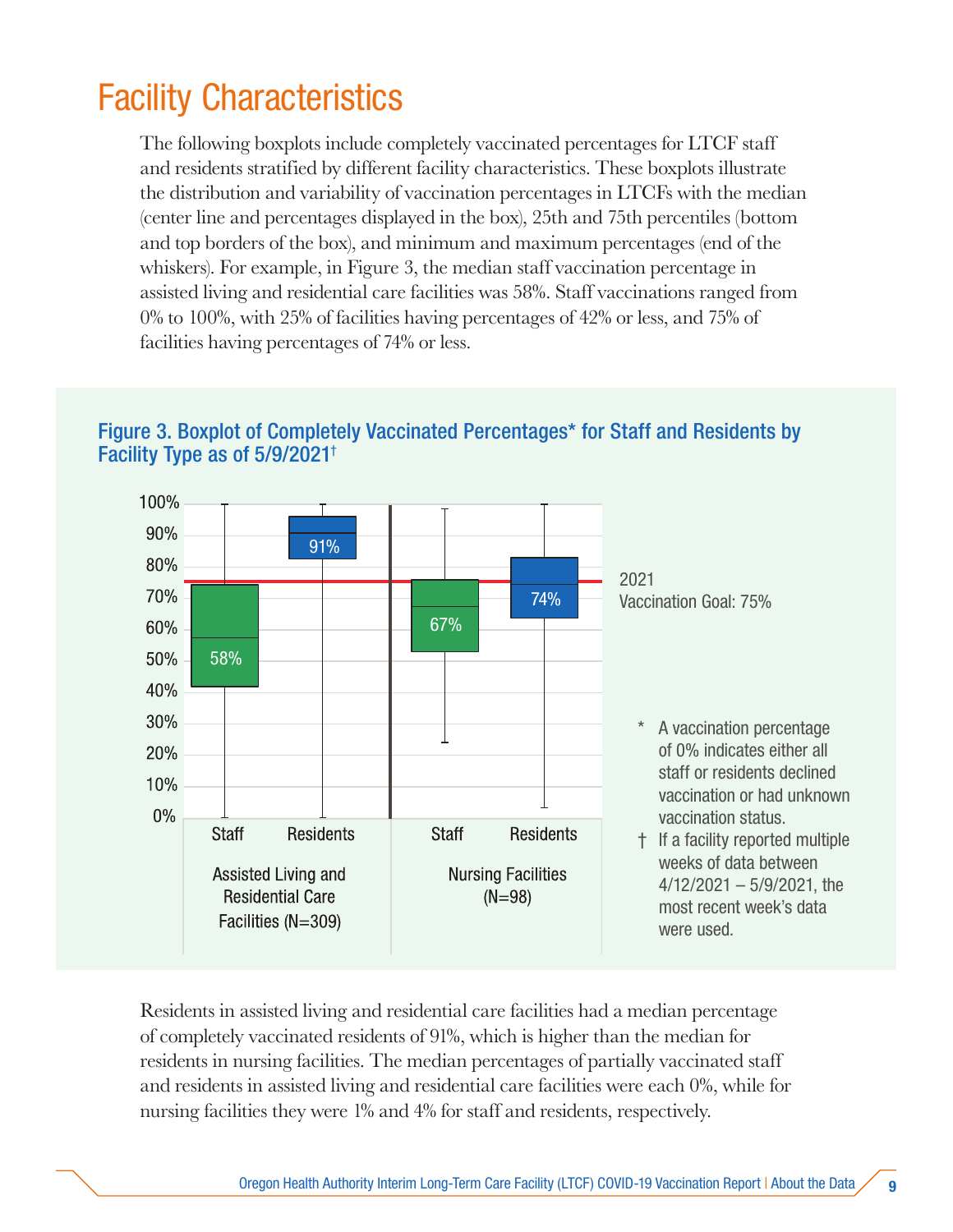

#### Figure 4. Boxplot of Completely Vaccinated Percentages\* for Staff and Residents in Facilities with Memory Care Endorsement as of 5/9/2021†

- \* A vaccination percentage of 0% indicates either all staff or residents declined vaccination or had unknown vaccination status.
- † If a facility reported multiple weeks of data between 4/12/2021 5/9/2021, the most recent week's data were used.

In facilities with a memory care endorsement, a median of 91% of residents were completely vaccinated, which was higher than the vaccination goal. The median percent of partially vaccinated individuals was 0% for staff and for residents.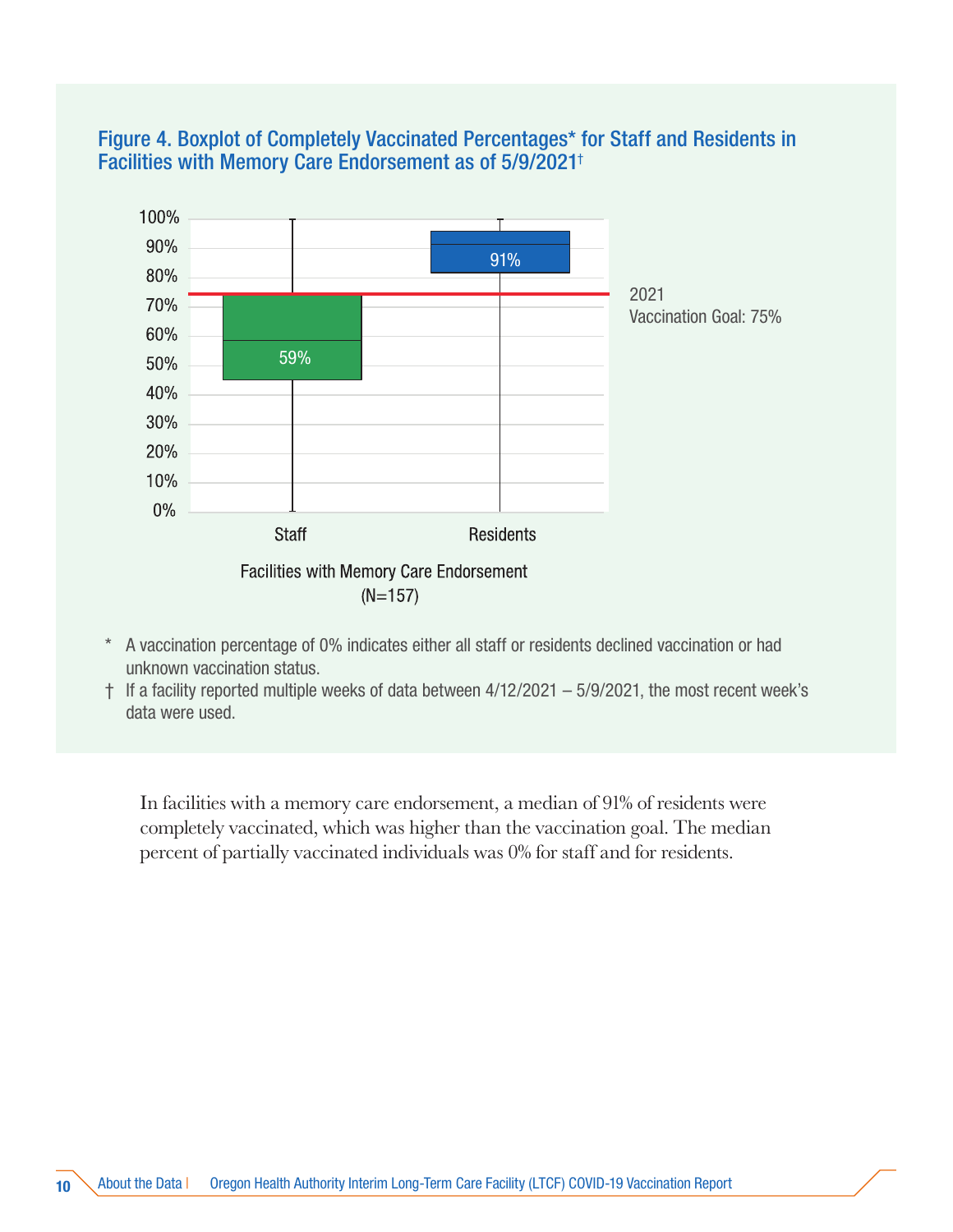

#### Figure 5. Boxplot of Completely Vaccinated Percentages\* for Staff and Residents in Facilities with Majority Short-Stay Residents† as of 5/9/2021‡

Facilities with Majority of Short - Stay Residents  $(N=21)$ 

- \* A vaccination percentage of 0% indicates either all staff or residents declined vaccination or had unknown vaccination status.
- † Short-stay residents are residents who stay in the facility for 100 days or less
- $\ddagger$  If a facility reported multiple weeks of data between 4/12/2021 5/9/2021, the most recent week's data were used.

Facilities with majority short-stay residents are anticipated to have a higher turnover of residents than do other LTCFs. While a median of 67% of residents were completely vaccinated in these facilities, a median of 5% of these residents were partially vaccinated. A median of 1% of staff in these facilities were partially vaccinated.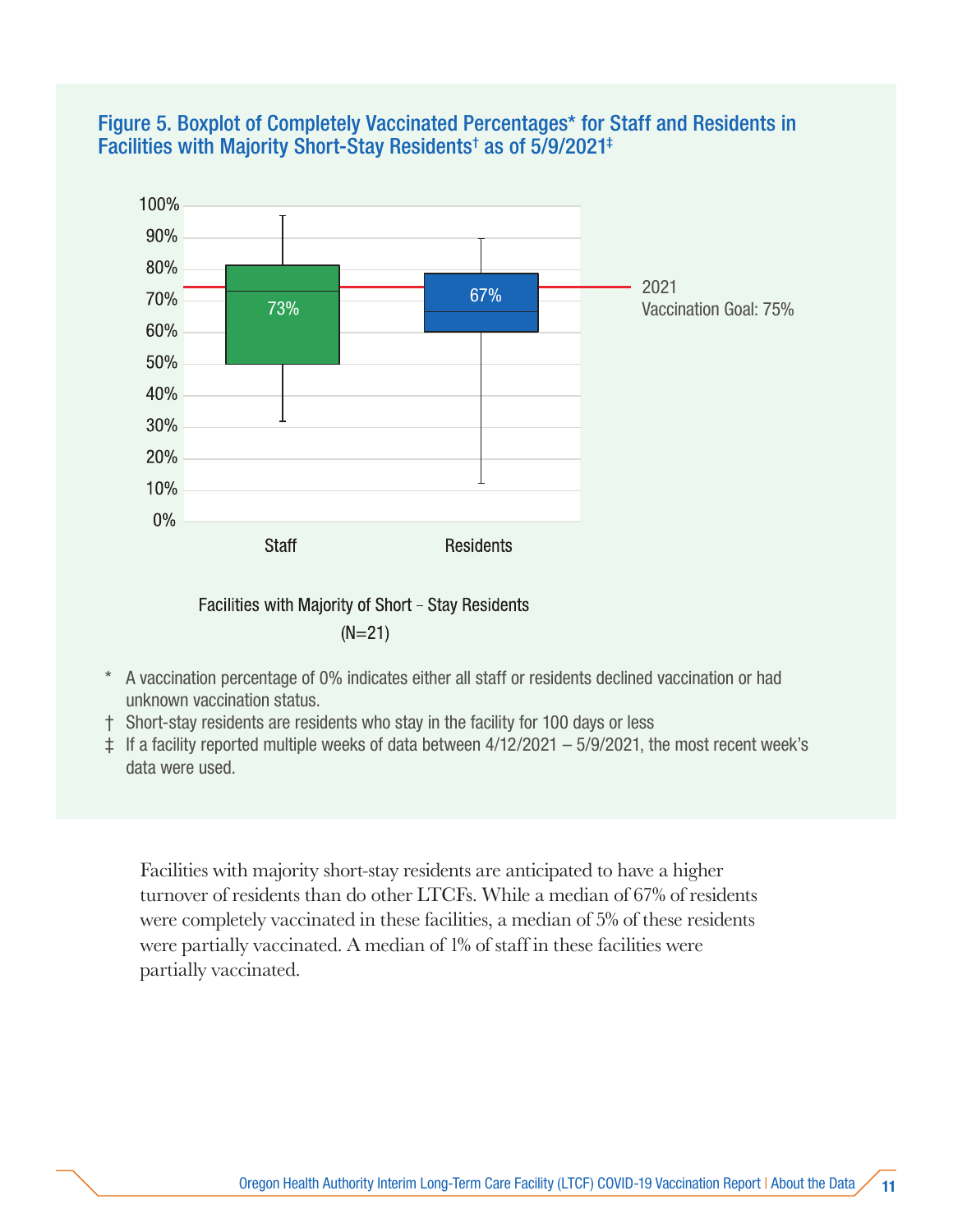## Regional Maps

Figure 6. Completely Vaccinated Median Percentages of Staff (left) and Residents (right) in Long-Term Care Facilities by Healthcare Preparedness Program (HPP) Regions as of 5/9/2021



#### Table 1. Numbers and Percentages of Long-Term Care Facilities Reporting, by HPP Region, as of 5/9/2021

| <b>HPP Region</b> | <b>Reporting Facilities (%)</b> |
|-------------------|---------------------------------|
| Region 1          | 168 (62%)                       |
| Region 2          | 90 (70%)                        |
| Region 3          | 54 (59%)                        |
| Region 5          | 37 (60%)                        |
| Region 6          | 9(64%)                          |
| Region 7          | 29 (56%)                        |
| Region 9          | 20 (56%)                        |

These maps show region-specific median percentages of completely vaccinated LTCF staff and residents. The table provides the numbers of facilities reporting by region and the percentages of all facilities within the region that they represent; these range from 56%–70%. For both staff and residents, region 9 had the lowest vaccination percentages. Note that the data presented, especially for regions with small numbers of facilities reporting, may not reflect the true regional vaccination percentages.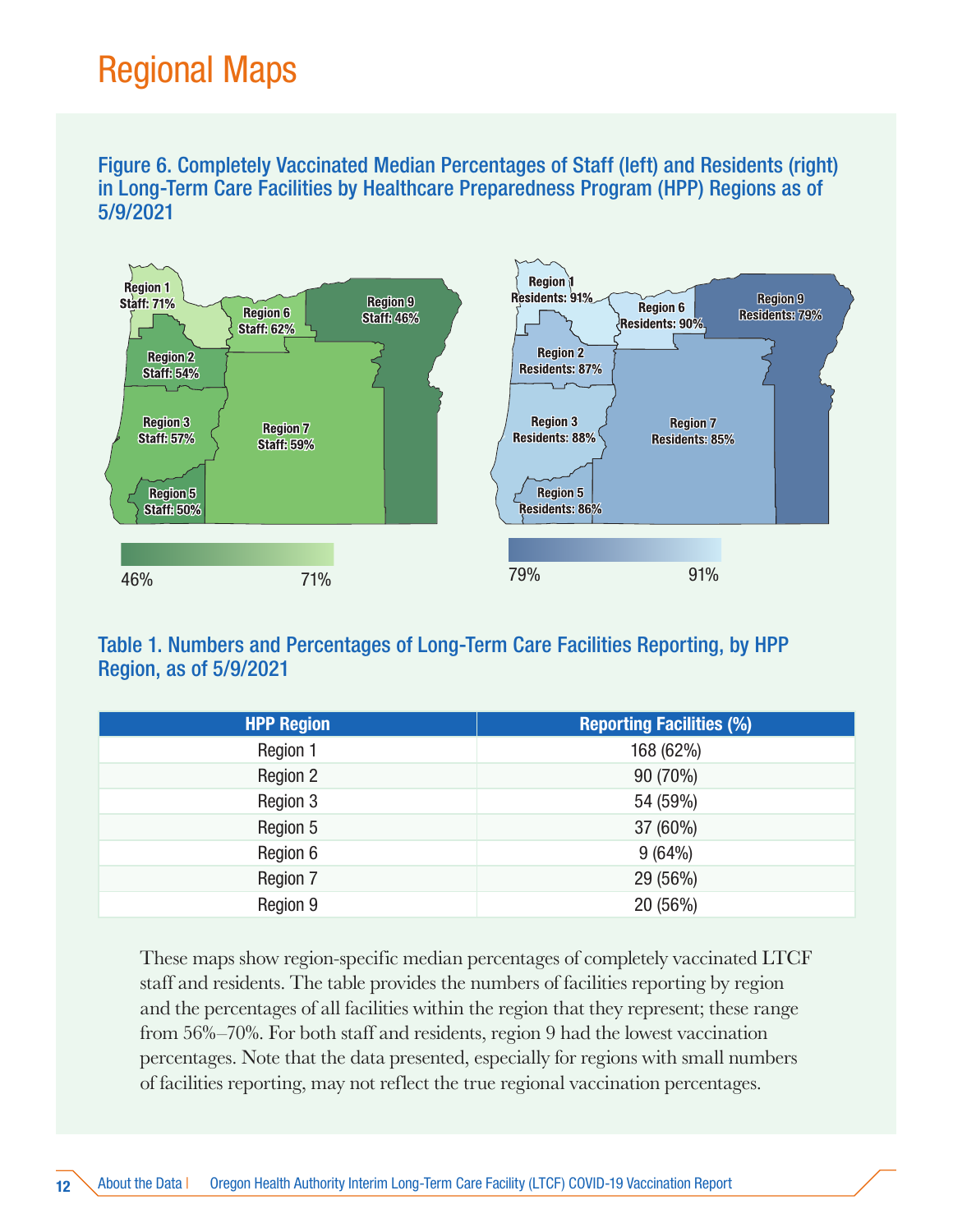# Appendix

## Timeline of Vaccination Efforts in Long-Term Care Settings

October 21, 2020: Center for Disease Control and Prevention (CDC) announced the Federal Pharmacy Partnership (FPP) for LTC Program. This program was intended to provide vaccine clinic opportunities while reducing the burden on LTCF administrators, clinical leadership, and Local Public Health Authorities (LPHA). At no cost to facilities, the program provided end-to-end management of the COVID-19 vaccination process, including cold chain management, on-site vaccinations, and fulfillment of reporting requirements. The state encouraged all potentially eligible facilities to enroll.

December 12, 2020: OHA defines Phase 1A priority populations including LTCF residents and staff.

December 21, 2020: <u>Vaccination begins for nursing facilities</u> through the FPP. Walgreens, CVS and Consonus begin on-site vaccination of the Pfizer vaccine to residents and staff of 130 nursing facilities.

January 1-30, 2021: COVID-19 Response and Recovery Unit (CRRU) partners with VPU, LPHAs and ODHS to develop a vaccination plans for LTCFs not enrolled in the FPP.

January 18, 2021: Vaccination clinics begin for assisted living and residential care facilities.

February 2, 2021: Planning for ongoing vaccination maintenance options for LTCFs to continue to access vaccine opportunities for residents and staff begins.

February 15, 2021: All FPP nursing facility clinics completed at participating LTCFs.

March 9, 2021: OHA and ODHS issue Long-Term Care Covid-19 Vaccine Implementation and Congregate Care Progress Report with statistics on completion.

March 16, 2021: OHA releases LTCF Staff and Resident Vaccination Tracking Tools to standardize facility tracking of staff and resident vaccination status, to provide consistent summary statistics for facility internal use, and to facilitate reporting to federal and state agencies.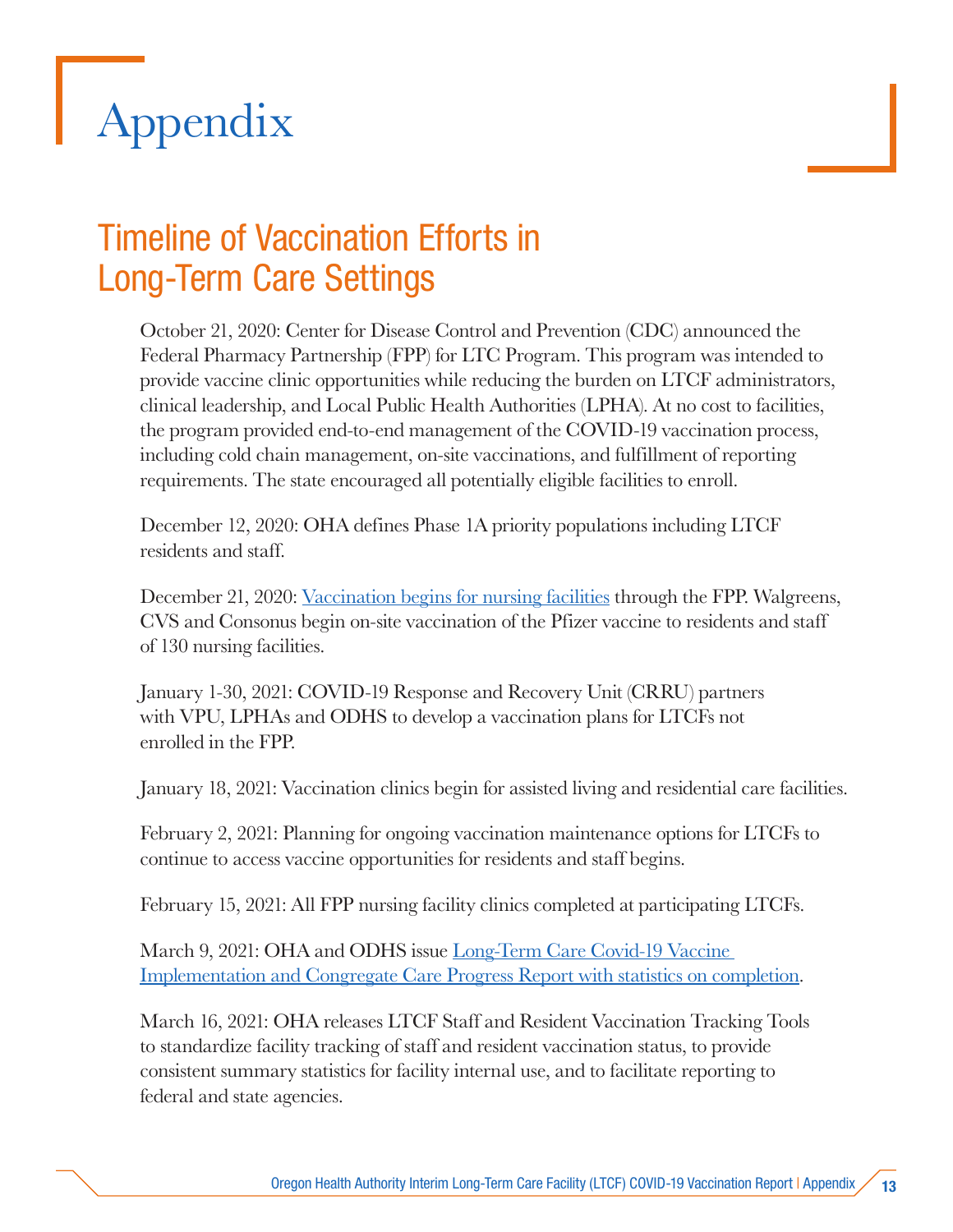March 24, 2021: OHA records training webinar to support LTCF efforts to track vaccination status of staff and residents.

April 1, 2021: All FPP clinics completed at participating LTCFs and FPP concludes.

April 2, 2021: OHA and ODHS ask licensed LTCFs to develop COVID-19 vaccine maintenance plans for ongoing vaccination for newly admitted residents within 72 hours of admission as policy. OHA and ODHS issue Resource Guide to support facilities: Long-Term Care Facility COVID-19 Vaccine Maintenance Planning Website Resource Guide.

April 4,2021: OHA initiates new tracking system to monitor LTCF progress towards vaccination metrics post-FPP program clinics. Facilities begin voluntarily reporting of weekly COVID-19 data.

May 11, 2021: CMS issues interim final rule with vaccination requirements for resident and staff.

June 1, 2021: **OAR-411-061** goes into effect, requiring all state regulated LTCFs to report weekly vaccination data to Oregon Health Authority. Aligns federal and state reporting requirements.

June 13, 2021: Federal requirement deadline for all federally regulated nursing facilities to have vaccine plans and report vaccination data to federal system.